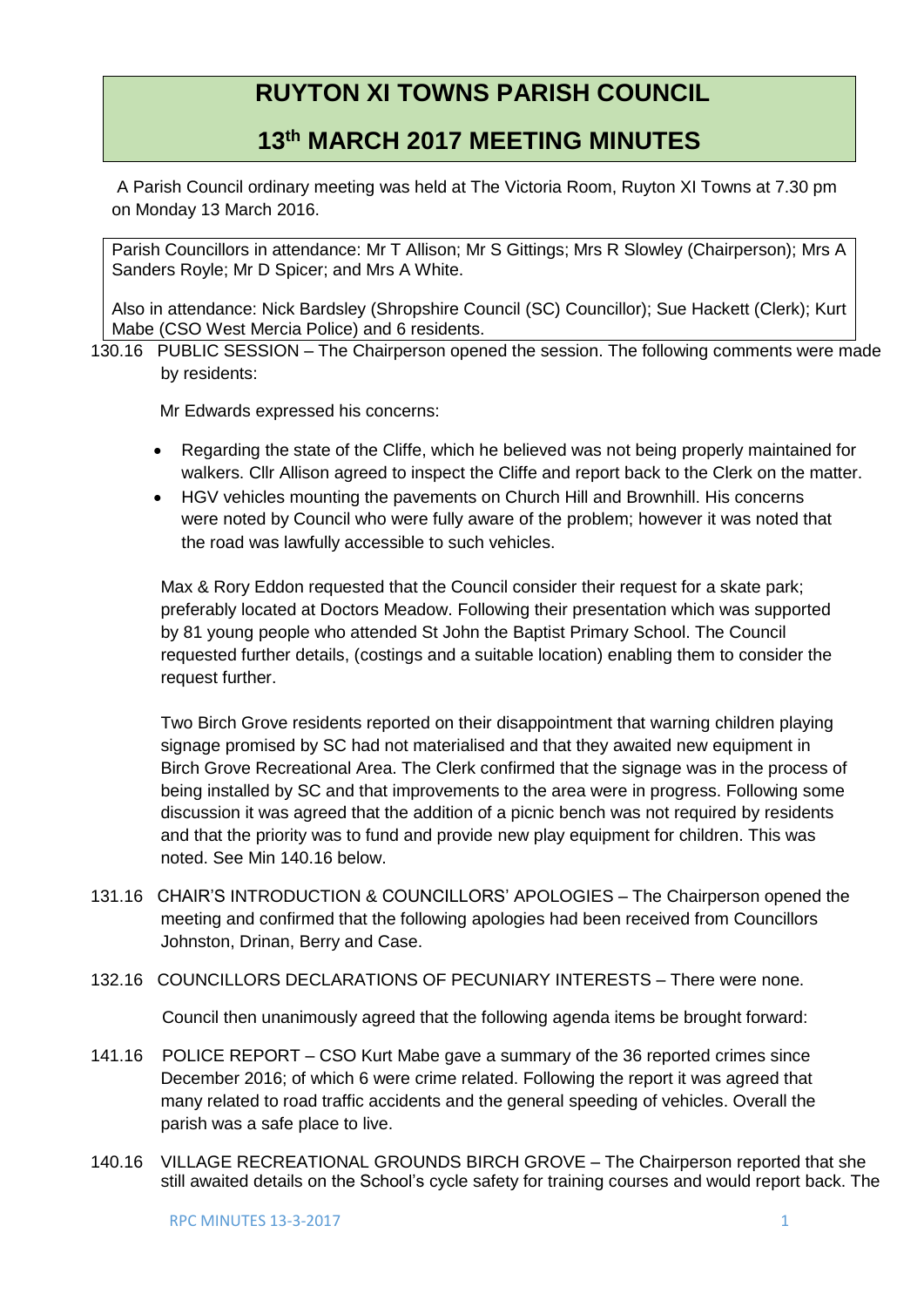repainting of equipment awaited dryer weather conditions but was to be carried out by a local contractor. Following on from the remarks made by residents in the Public Session the Council agreed that the installation of a picnic table be abandoned and suitable action be taken to see if an additional piece of play equipment could be acquired. Cllr Gittins stated that he was happy to meet with residents in order to create the new slope. Action Clerk to liaise with SC.

- 133.16 SAFER ROADS GROUP The Chairperson assisted by Cllr Bardsley reported on the Multi Agency meeting held on 27/2/2017. As a result it **was resolved** that the Parish Council would place an order with SC for a Traffic Speed Survey in term time at locations determined by David Gradwell and at a cost of £600. Action Clerk to place order Cllr Allison to supply holiday dates of Packwood School. It was also reported that funds held by the Group were to be returned to the PC and held within the PC funds as a restricted ring fenced account. (£244.65).
- 134.16 A5 HIGHWAY MATTERS Cllr Gittings and Bardsely reported on Minister's visit on 2/3/2017; which had been a very positive event; however the new Highways England capital programme which would hopefully include work on the A5 was expected to commence in 2020. Noted.
- 135.16 SHROPSHIRE COUNCIL SC Councillor Nick Bardsley gave his report which is summarised below:
	- A new mobile phone mast is being installed at Baschurch;
	- Central Government is currently rethinking CIL;
	- An update on local school federations and the multi academy trust;
	- The consultation on the proposed (2020) National School Funding Formulae. Following which the Council agreed to respond stating that the proposed funding for schools was inadequate; particularly for Shropshire. Action: Clerk.
- 136.16 THE CLIFFE Council **resolved** that they be minded in principle to fund £3,000 p.a. to SC management costs of the Cliffe from April 2018; given that the Council's queries had been answered and that the historic site was of significant importance to the parish.
- 137.16 FINANCE Council to **resolved** to pay the following and instructed Cllrs Slowley and Lewis to check supporting paperwork to cheques raised; when signing the cheques:

| Chq<br>No<br>856 | <b>Clerk</b>                   | Net Pay March                               | £718.23 |            |
|------------------|--------------------------------|---------------------------------------------|---------|------------|
| 857              | Post Office Ltd                | <b>HMRC NI Due Fourth Quarter</b>           | £14.86  |            |
| 858              | <b>Highline Electrical Itd</b> | St Light Gooseberry Lane                    | £126.90 | VAT £21.15 |
| 859              | Ros Slowley                    | Mileage on PC business.                     | £76.33  |            |
| 865              | <b>Clerk</b>                   | IT SOFTWARE & Mileage &<br>Pay adjustment   | £78.89  | VAT £10.00 |
| 861              | <b>SLCC</b>                    | <b>Regional Training Event -</b><br>Telford | £41.40  | VAT £ 6.90 |
| 862              | <b>SALC</b>                    | <b>FOUNDATION AWARD</b>                     | £50.00  |            |
| 863              | Post Office Ltd                | HMRC TAX DUE JAN PAY                        | £102.00 |            |
| 860              | <b>CANX</b>                    | <b>SPOILT</b>                               |         |            |
| 864              | <b>NALC</b>                    | <b>FOUNDATION AWARD</b>                     | £50.00  |            |